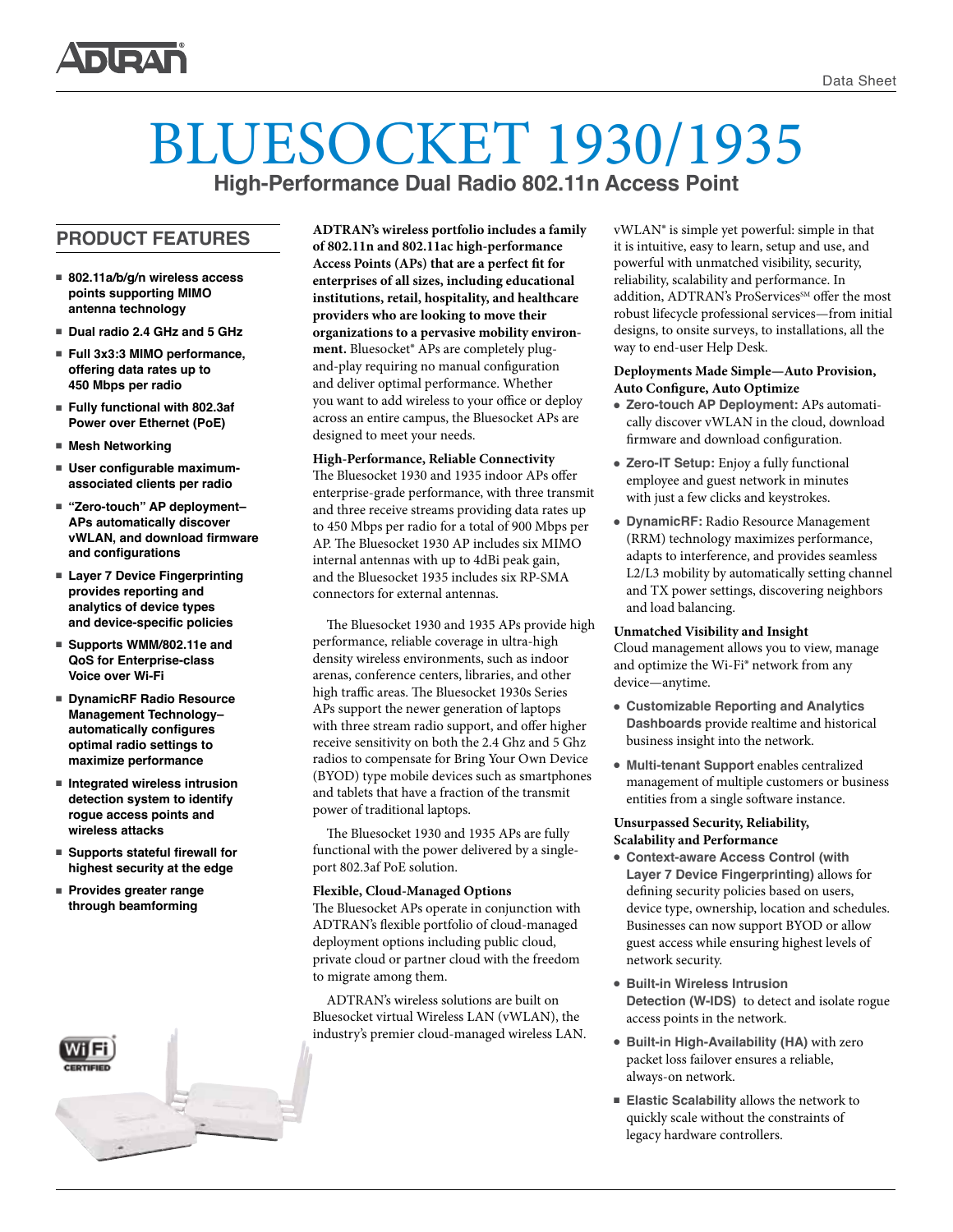## **PRODUCT SPECIFICATIONS**

#### **Interfaces**

■ One Auto-sensing, 10/100/1000Base-T, Serial Console Port, RJ-45 Connector

#### **Antenna**

- **Bluesocket 1930:** Six Internal MIMO Antennas with 4dBi Gain
- **Bluesocket 1935:** Six External RP-SMA Connectors

#### **Radios**

■ 802.11a/n and 802.11b/g/n

Neighbor Discovery

- Configurable for Sensor-mode RF Scanning ■ DynamicRF (Radio Resource Management) for Automatic Channel, TX Power and
- Configurable Maximum Associated Clients per Radio
- Multicast/Broadcast to Unicast Conversion
- A-MPDU and A-MSDU Frame Aggregation
- HT20 and HT40 High Throughput
- Max Aggregate TX Power
	- 2.4 Ghz: 24 dBm/1250 mW
	- 5 Ghz: 20 dBm/100 mW
- Beamforming

## **Certifications**

■ Wi-Fi 802.11a/b/g/n Certification

**\*Aggregate of chains. May be limited by local regulatory domains (country) and band edge requirements.**

## **Mobility Services**

- Eight SSIDs Per Radio
- Support for Apple Bonjour-based Services (Airprint, Airplay), Apple CNA, and Microsoft NCSI
- Wireless Client Load Balancing
- Secure Fast Roaming with Opportunistic Key Caching (OKC)
- Seamless Layer 2 and Layer 3 Roaming
- High Availability
- Mesh Networking

## **QoS for Voice, Data, and Video**

- Smart Bandwidth Management (Incoming, Outgoing)
- WMM (802.11e)
- 802.1p or Differentiated Service Code Point (DSCP)
- WMM Power Save (U-APSD)

#### **Security**

- 802.1X Port-based Authentication
- Open System (WEP-64/128)
- Shared System (WEP-64/128)
- WPA/WPA2-Personal
- WPA/WPA2-Enterprise
- EAP-TTLS
- EAP-PEAP
- EAP-FAST
- EAP-TLS
- EAP-SIM
- EAP-AKA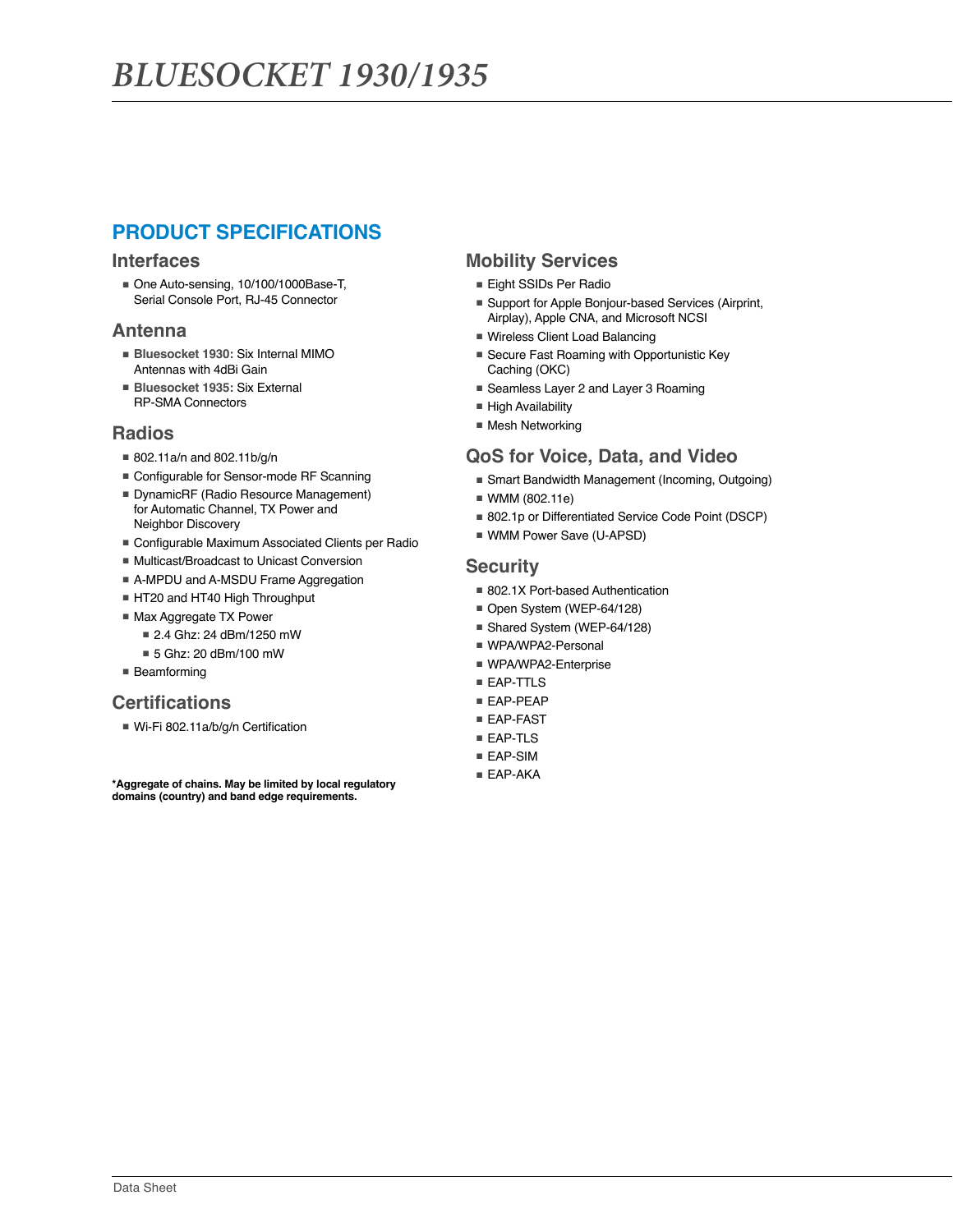## **Environment**

- **Operating:** 32° F to 122° F (0° C to 50° C)
- **Storage: -40° F to 158° F (-40° C to 70° C)**
- **Humidity:** 5% to 90% Typical

## **Physical**

Bluesocket 1930 AP

- **Dimensions:** 6.5 in. x 6.5 in. x 1.5 in. (W x D x H) (165 mm x 165 mm x 35 mm)
- **Weight:** 1.25 lbs (0.6 kg)

#### Bluesocket 1935 AP

- **Dimensions:** 6.5 in. x 6.5 in. x 1.5 in. (W x D x H) (165 mm x 165 mm x 35 mm)
- **Weight:** 1.25 lbs (0.6 kg)

#### **Power**

- 802.3af Compliant Power over Ethernet
- External 12V DC Power Adapter (Optional)

#### **Mounting**

- Wall/Ceiling/T-bar Mount Kit Included
- Plenum Rated
- **Anti-Theft: Compatible with Kensington-style Locks**

## **Agency Approvals**

Electrical/Safety Compliance

- UL 1950
- CSA 22.2
- IEC 60950
- EN 60950

## **Radio Approvals**

- FCC Part 15.247
- RSS-210 (Canada)
- ■ EN 300.328 (Europe)
- AS/NZS 4771 (Australia & New Zealand)
- NCC (Taiwan) and IDA (Singapore)
- EMI and Susceptibility (Class A)
- FCC Part 15.107 and 15.109
- ICES-003 (Canada)
- EN 301.489-1 and -17 (Europe)
- AS/NZS 3548

#### **Warranty**

■ Limited Lifetime Warranty

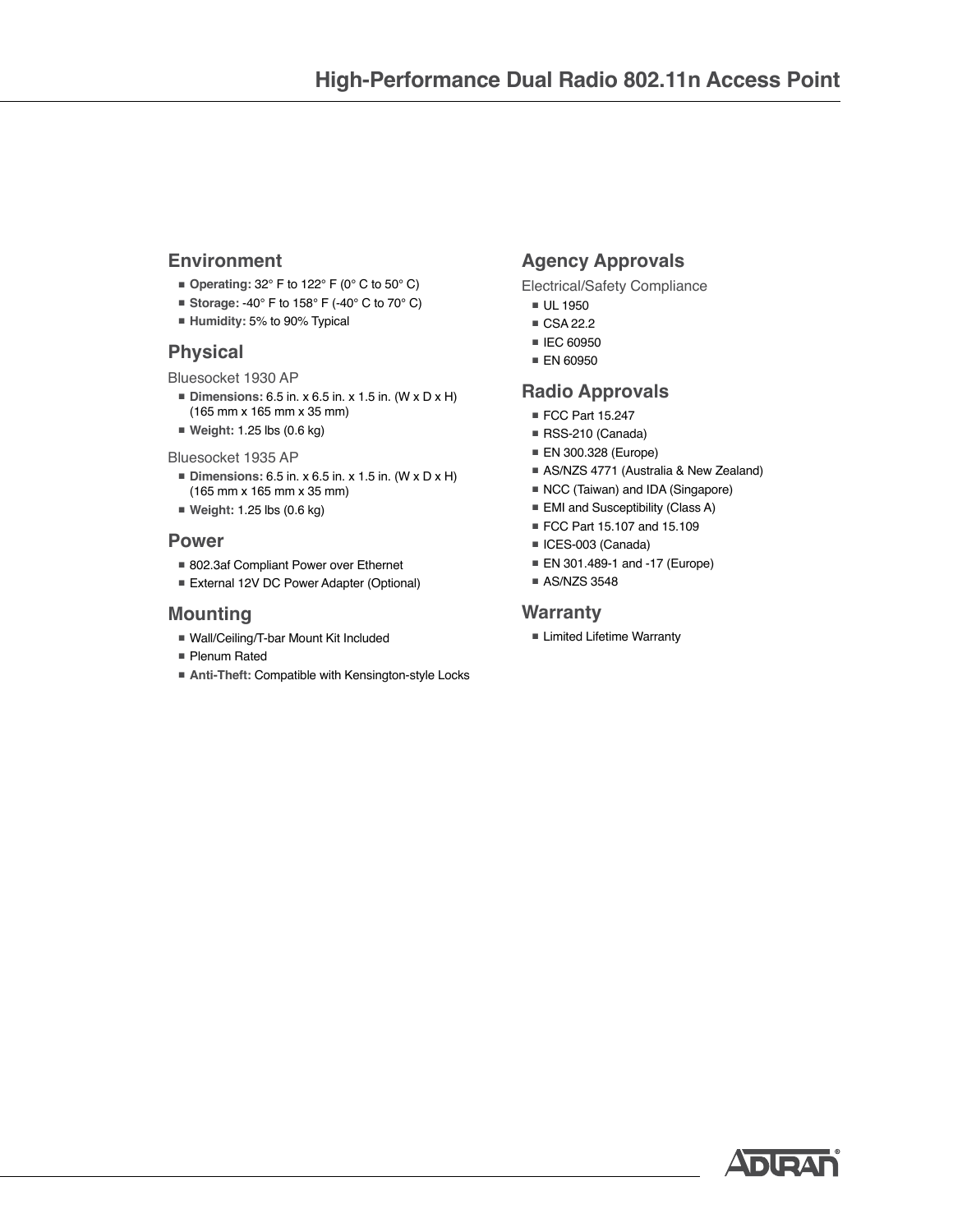## **ANTENNA PATTERNS**

**BSAP 1930 – 2.4 GHz**



**Horizontal or Azimuth (Top View)**



**Elevation (Side View)**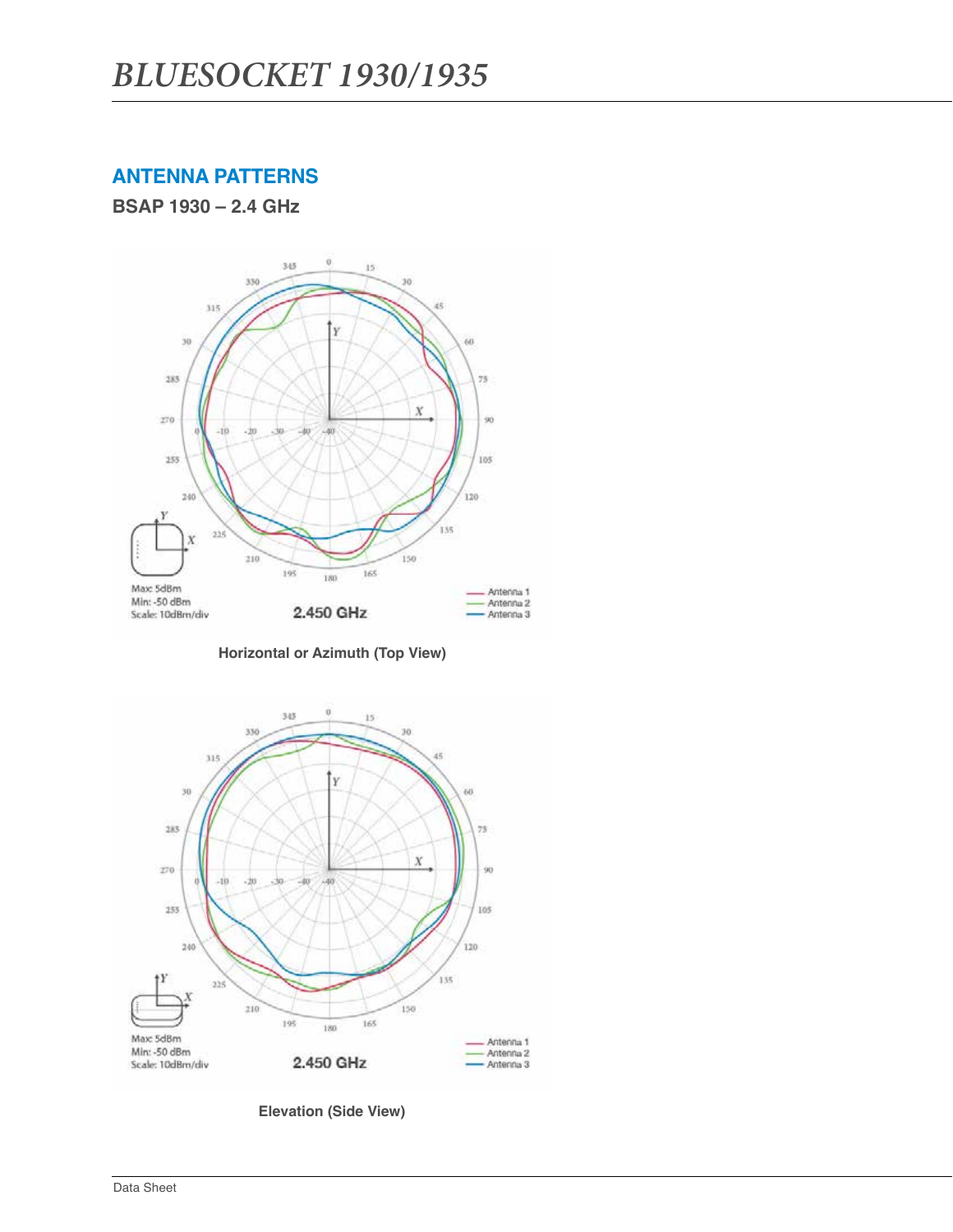## **ANTENNA PATTERNS**

**BSAP 1930 – 5 GHz**



**Horizontal or Azimuth (Top View)**



**Elevation (Side View)**

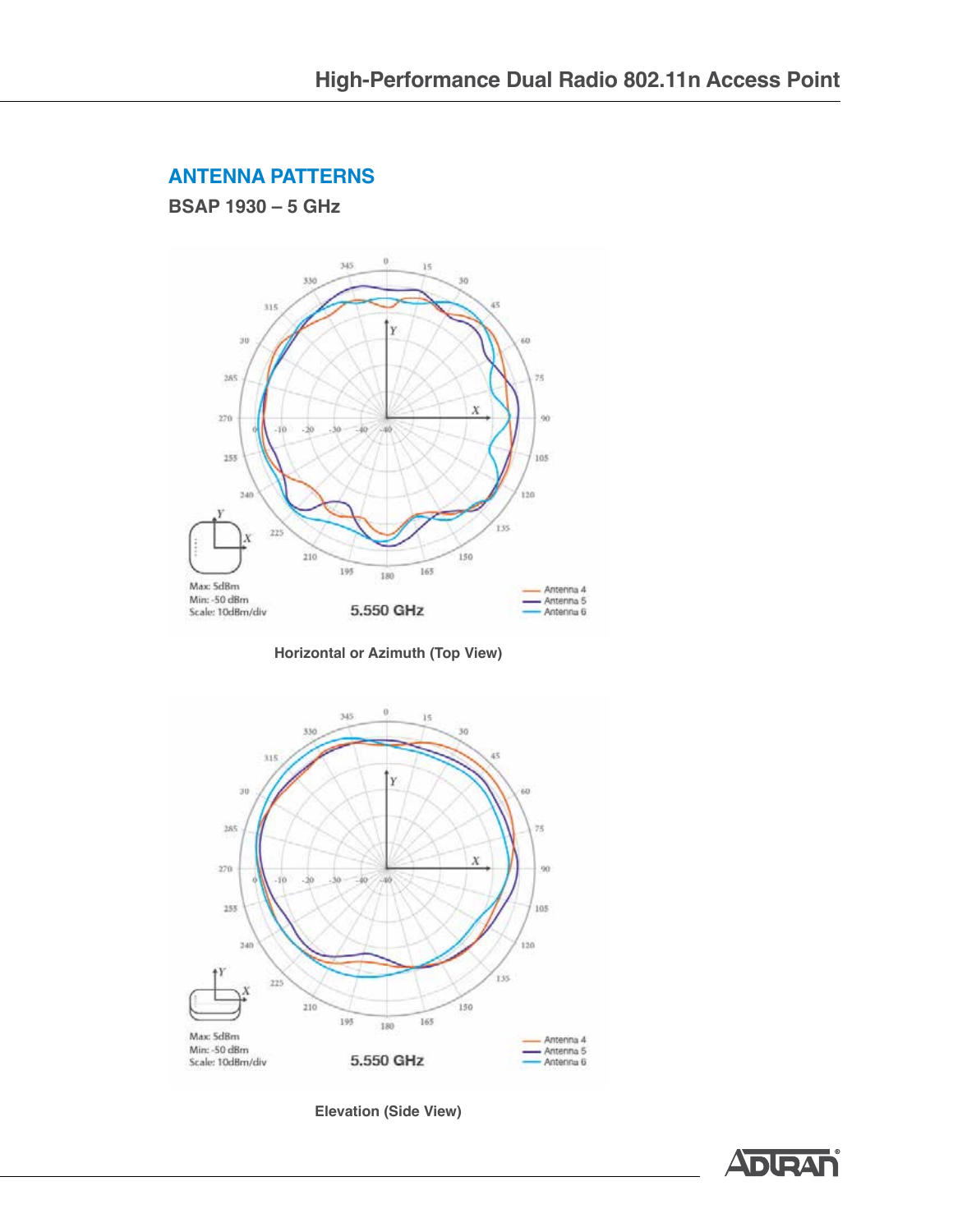## **POWER AND SENSITIVITY TABLE**

|                      | <b>Max TX Power*</b> |            | <b>Receive Sensitivity*</b> |
|----------------------|----------------------|------------|-----------------------------|
| 802.11b 2.4 GHz      |                      |            |                             |
| $1~2$ Mbps           | 24 dBm               | 1 Mbps     | $-93$ dBm                   |
| $5.5 - 11$ Mbps      | 23 dBm               | 11 Mbps    | $-90$ dBm                   |
| 802.11g 2.4 GHz      |                      |            |                             |
| $6 - 24$ Mbps        | 23 dBm               | 6 Mbps     | $-92$ dBm                   |
| 36 Mbps              | 22 dBm               |            |                             |
| 48 Mbps              | 21 dBm               |            |                             |
| 54 Mbps              | 20 dBm               | 54 Mbps    | $-76$ dBm                   |
| 802.11n 2.4 GHz HT20 |                      |            |                             |
| MCS0/MCS8/MCS16      | 22 dBm               | MCS0/8/16  | $-90$ dBm                   |
| MCS1/MCS9/MCS17      | 21 dBm               |            |                             |
| MCS2/MCS10/MCS18     | 21 dBm               |            |                             |
| MCS3/MCS11/MCS19     | 21 dBm               |            |                             |
| MCS4/MCS12/MCS20     | 20 dBm               |            |                             |
| MCS5/MCS13/MCS21     | 20 dBm               |            |                             |
| MCS6/MCS14/MCS22     | 19 dBm               |            |                             |
| MCS7/MCS15/MCS23     | 19 dBm               | MCS7/15/23 | $-73$ dBm                   |
| 802.11n 2.4 GHz HT40 |                      |            |                             |
| MCS0/MCS8/MCS16      | 21 dBm               | MCS0/8/16  | $-88$ dBm                   |
| MCS1/MCS9/MCS17      | 20 dBm               |            |                             |
| MCS2/MCS10/MCS18     | 20 dBm               |            |                             |
| MCS3/MCS11/MCS19     | 20 dBm               |            |                             |
| MCS4/MCS12/MCS20     | 19 dBm               |            |                             |
| MCS5/MCS13/MCS21     | 19 dBm               |            |                             |
| MCS6/MCS14/MCS22     | 18 dBm               |            |                             |
| MCS7/MCS15/MCS23     | 18 dBm               | MCS7/15/23 | $-70$ dBm                   |

**\*Aggregate of chains. May be limited by local regulatory domains (country) and band edge requirements.**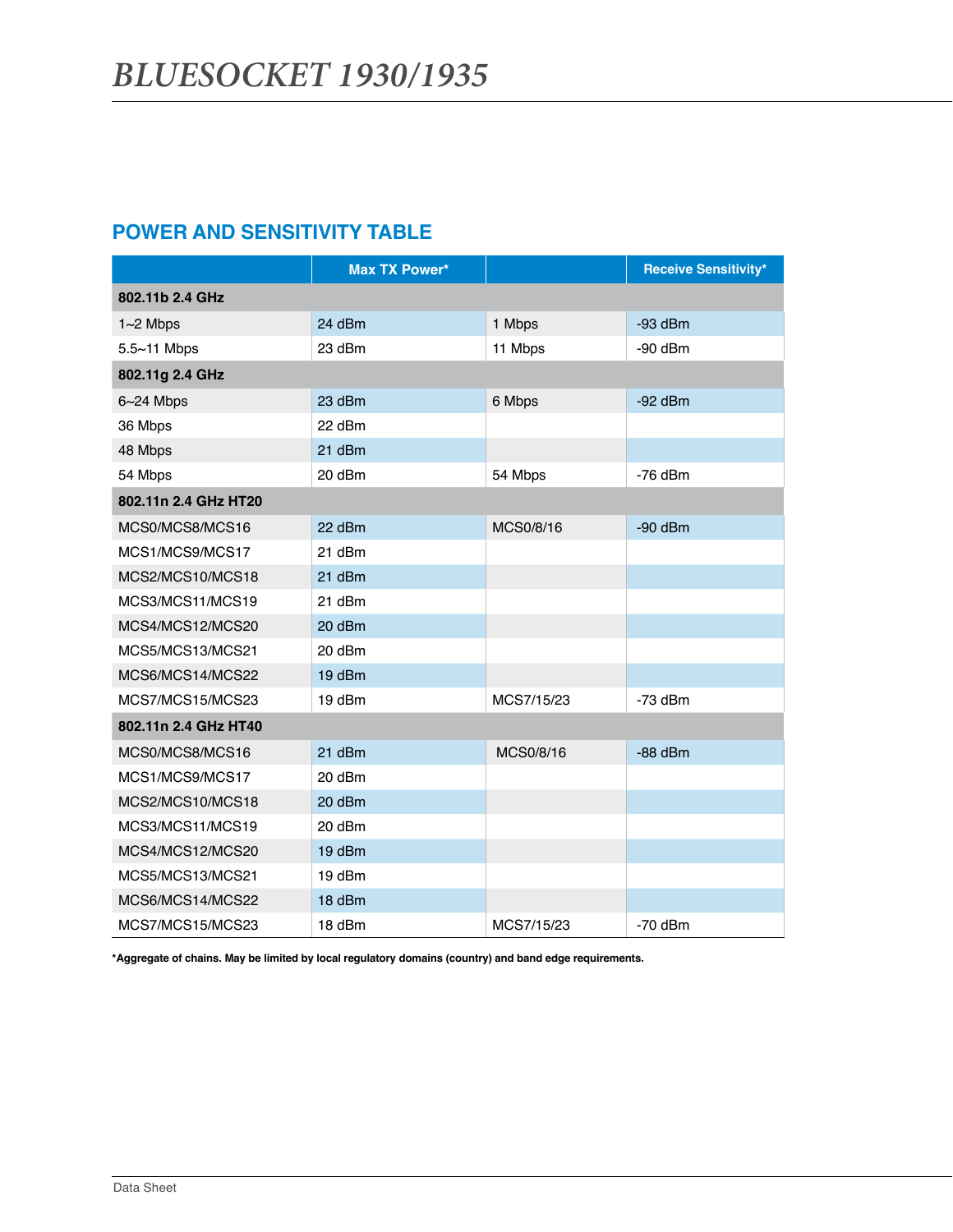## **POWER AND SENSITIVITY TABLE**

|                    | <b>Max TX Power*</b> |            | <b>Receive Sensitivity*</b> |
|--------------------|----------------------|------------|-----------------------------|
| 802.11a 5 GHz      |                      |            |                             |
| $6 - 24$ Mbps      | 20 dBm               | 6 Mbps     | $-90$ dBm                   |
| 36 Mbps            | 17 dBm               |            |                             |
| 48 Mbps            | 15 dBm               |            |                             |
| 54 Mbps            | 13 dBm               | 54 Mbps    | $-77$ dBm                   |
| 802.11n 5 GHz HT20 |                      |            |                             |
| MCS0/MCS8/MCS16    | 18 dBm               | MCS0/8/16  | $-88$ dBm                   |
| MCS1/MCS9/MCS17    | 17 dBm               |            |                             |
| MCS2/MCS10/MCS18   | 17 dBm               |            |                             |
| MCS3/MCS11/MCS19   | 17 dBm               |            |                             |
| MCS4/MCS12/MCS20   | 15 dBm               |            |                             |
| MCS5/MCS13/MCS21   | 14 dBm               |            |                             |
| MCS6/MCS14/MCS22   | 13 dBm               |            |                             |
| MCS7/MCS15/MCS23   | 13 dBm               | MCS7/15/23 | $-76$ dBm                   |
| 802.11n 5 GHz HT40 |                      |            |                             |
| MCS0/MCS8/MCS16    | 17 dBm               | MCS0/8/16  | $-86$ dBm                   |
| MCS1/MCS9/MCS17    | 16 dBm               |            |                             |
| MCS2/MCS10/MCS18   | 16 dBm               |            |                             |
| MCS3/MCS11/MCS19   | 16 dBm               |            |                             |
| MCS4/MCS12/MCS20   | 14 dBm               |            |                             |
| MCS5/MCS13/MCS21   | 14 dBm               |            |                             |
| MCS6/MCS14/MCS22   | 13 dBm               |            |                             |
| MCS7/MCS15/MCS23   | 13 dBm               | MCS7/15/23 | $-72$ dBm                   |

**\*Aggregate of chains. May be limited by local regulatory domains (country) and band edge requirements.**